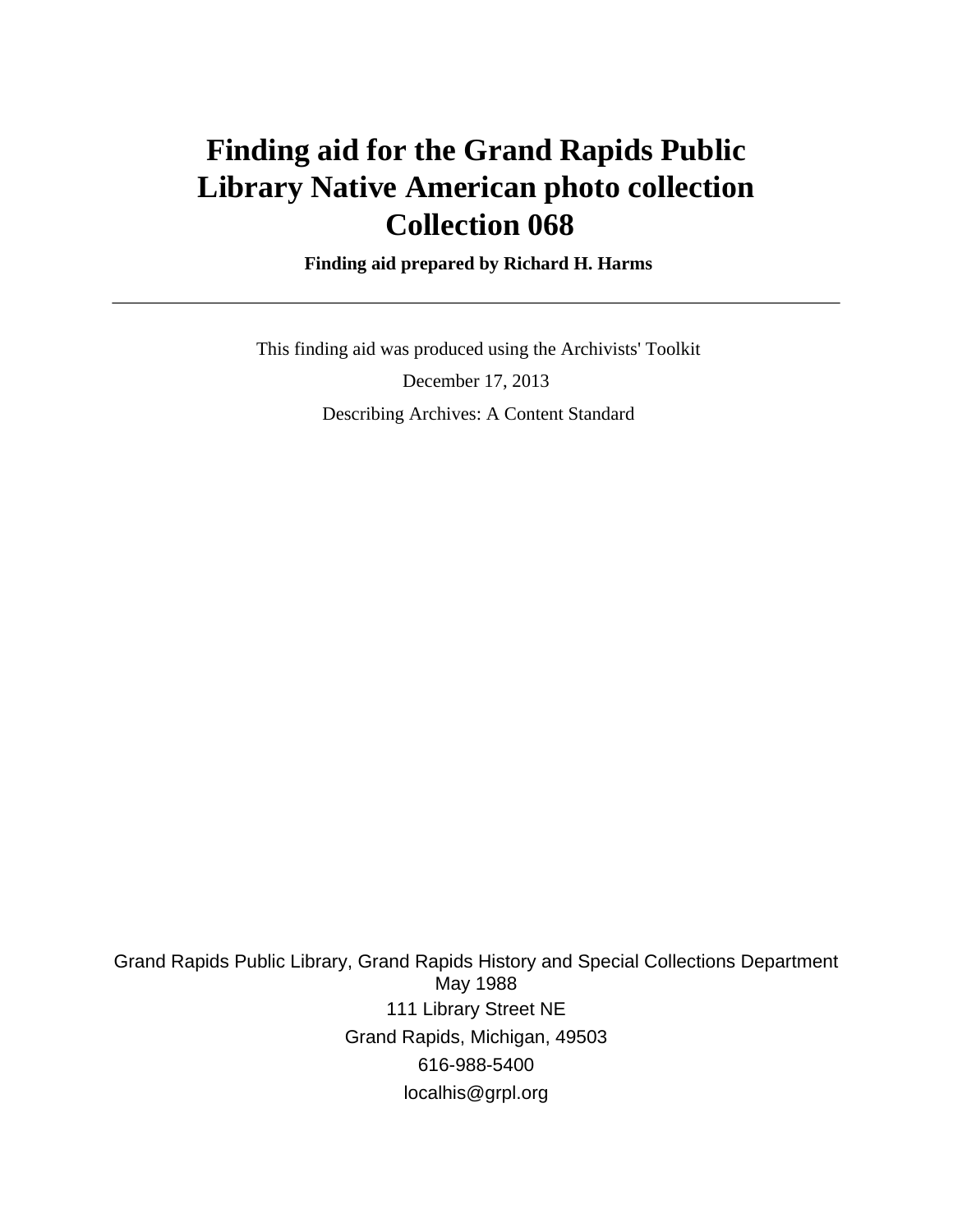## **Table of Contents**

 $\overline{\phantom{a}}$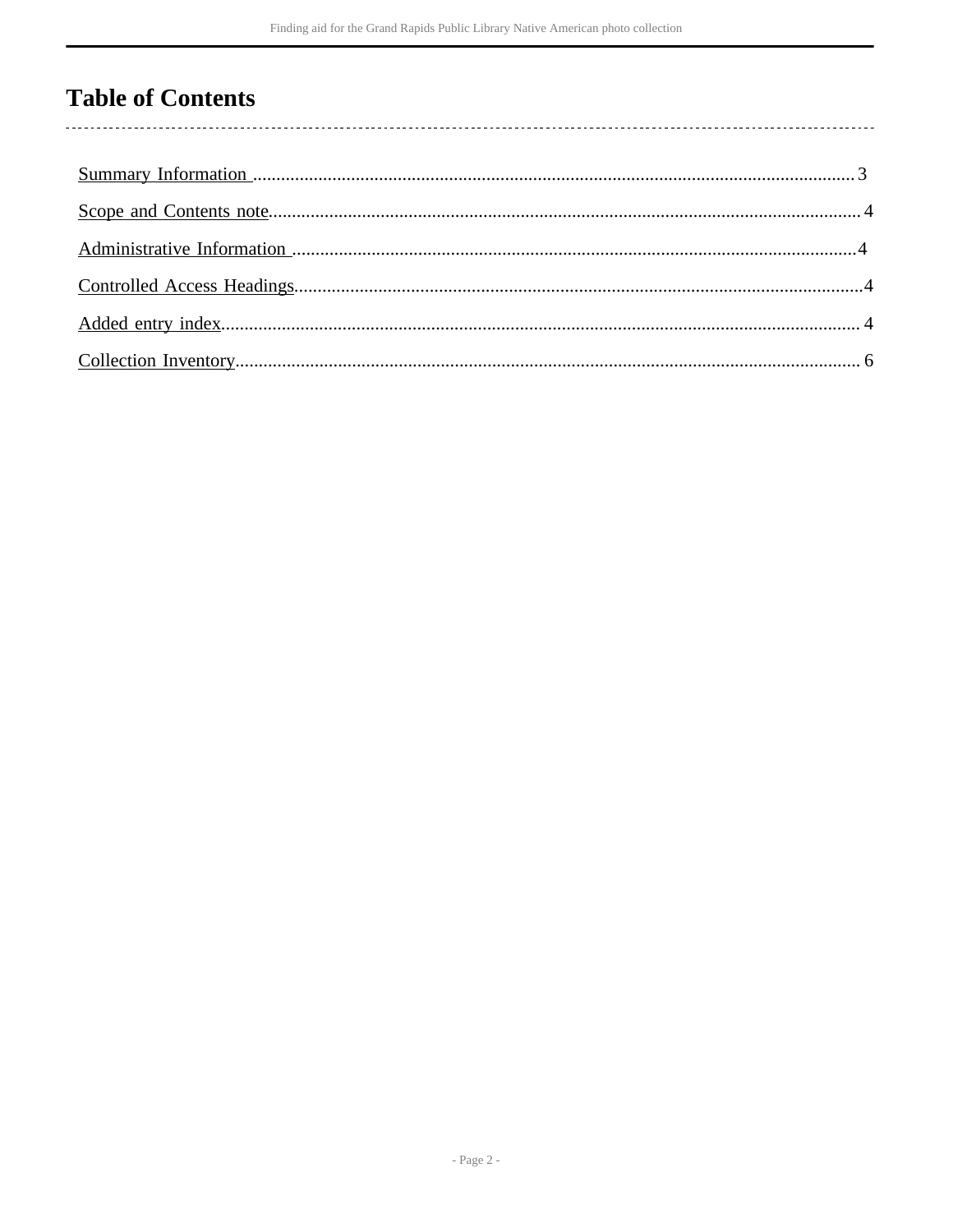## <span id="page-2-0"></span>**Summary Information**

| <b>Repository</b> | Grand Rapids Public Library, Grand Rapids History and Special<br><b>Collections Department</b>                                                                                                                                                                                                                                                                                                                                                                   |
|-------------------|------------------------------------------------------------------------------------------------------------------------------------------------------------------------------------------------------------------------------------------------------------------------------------------------------------------------------------------------------------------------------------------------------------------------------------------------------------------|
| <b>Title</b>      | Grand Rapids Public Library Native American photo collection                                                                                                                                                                                                                                                                                                                                                                                                     |
| Date [inclusive]  | 1886-1920                                                                                                                                                                                                                                                                                                                                                                                                                                                        |
| <b>Extent</b>     | 0.83 Linear feet One box                                                                                                                                                                                                                                                                                                                                                                                                                                         |
| Language          | English                                                                                                                                                                                                                                                                                                                                                                                                                                                          |
| <b>Abstract</b>   | This collection contains images of Native Americans, their housing,<br>schools, church and crafts from the first two decades of the twentieth<br>century. This is a devised collection that was drawn together from various<br>sources by subject matter. The source of these images has not been<br>documented. The collection also contains the much duplicated series of<br>"before" and "after" photos of students at the Carlisle Indian School in<br>1886. |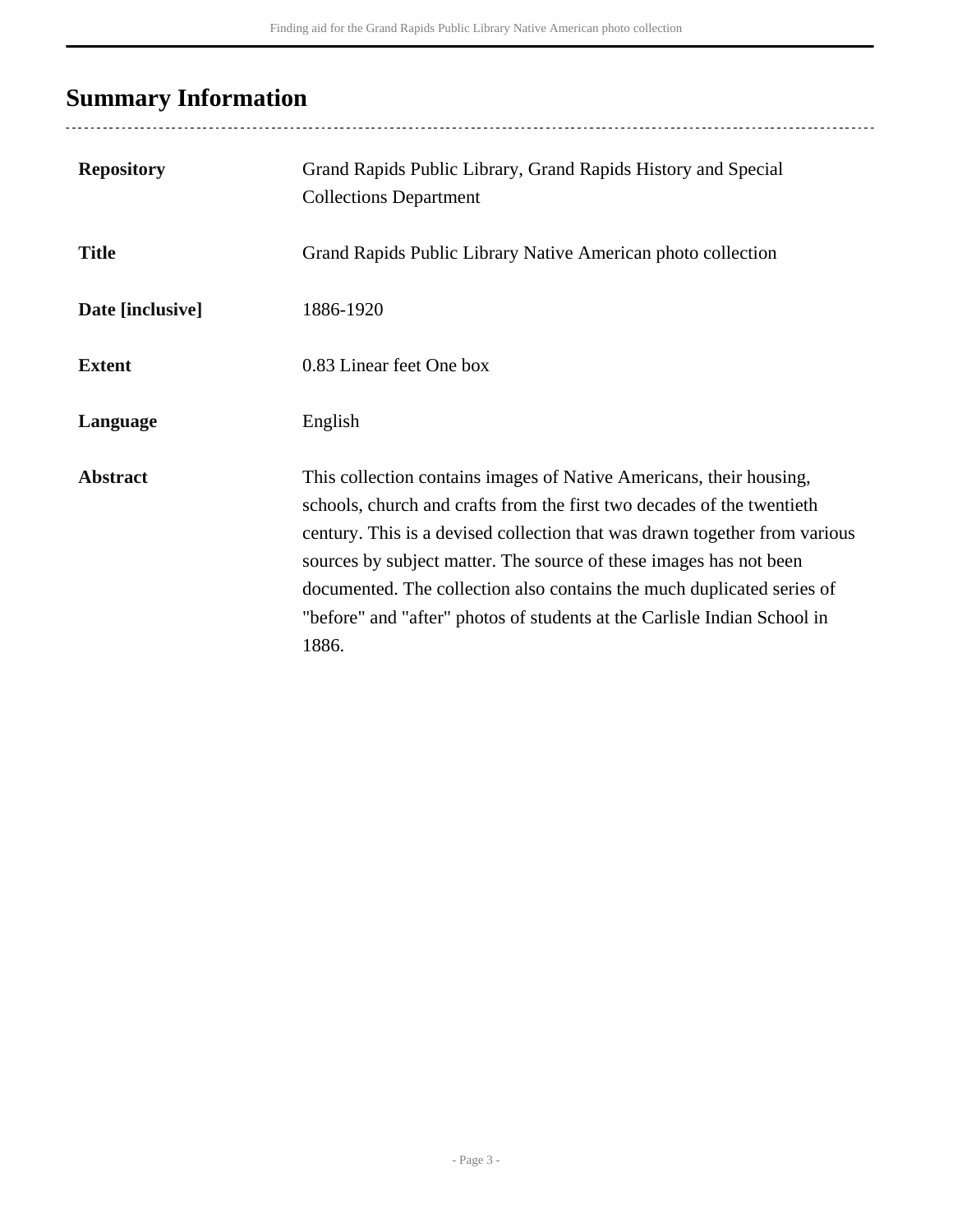### <span id="page-3-0"></span>**Scope and Contents note**

The photographs document Native Americans, their housing, schools, church and crafts from the first two decades of the twentieth century. The collection also contains the much duplicated series of "before" and "after" photos of students at the Carlisle Indian School in 1886.

### <span id="page-3-1"></span>**Administrative Information**

#### **Publication Information**

Grand Rapids Public Library, Grand Rapids History and Special Collections Department May 1988

#### **Immediate Source of Acquisition note**

Unknown, accession number 00.00-00.00

### <span id="page-3-2"></span>**Controlled Access Headings**

#### **Subject(s)**

• Indians of North America -- Michigan

### <span id="page-3-3"></span>**Added entry index**

Basket Weaving - folder 4

Churches - folders 5, 7, 20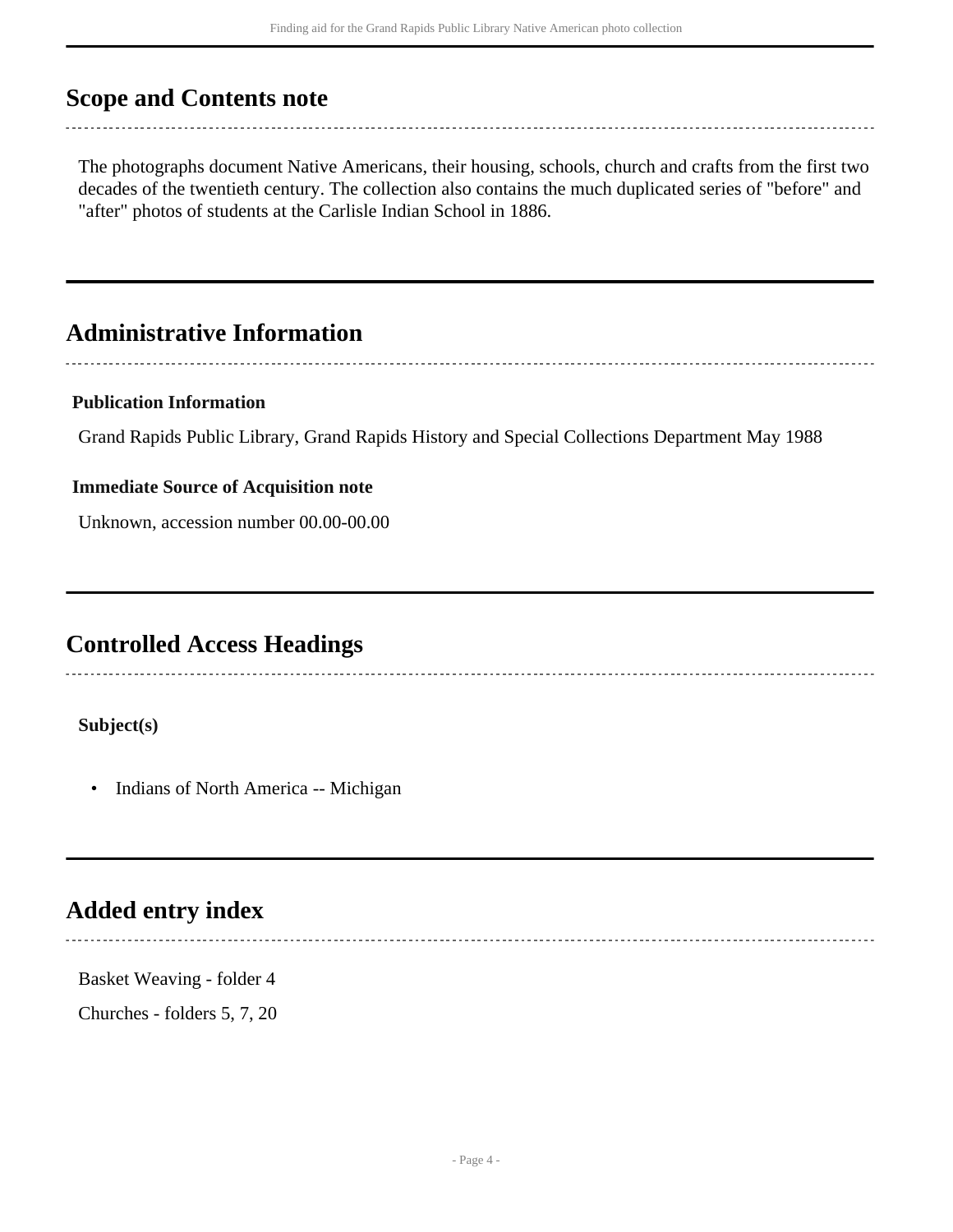Corn Harvesting - folder 17

- Cross Village (Mich.) folder 6
- Harvesting folders 1, 17
- Indian Cemeteries folder 3
- Indian Students folder 2
- Middle Village (Mich.) folder 6
- Native American Cemeteries folder 3
- Native American Students folder 2
- Quill Art folder 4
- Students folder 2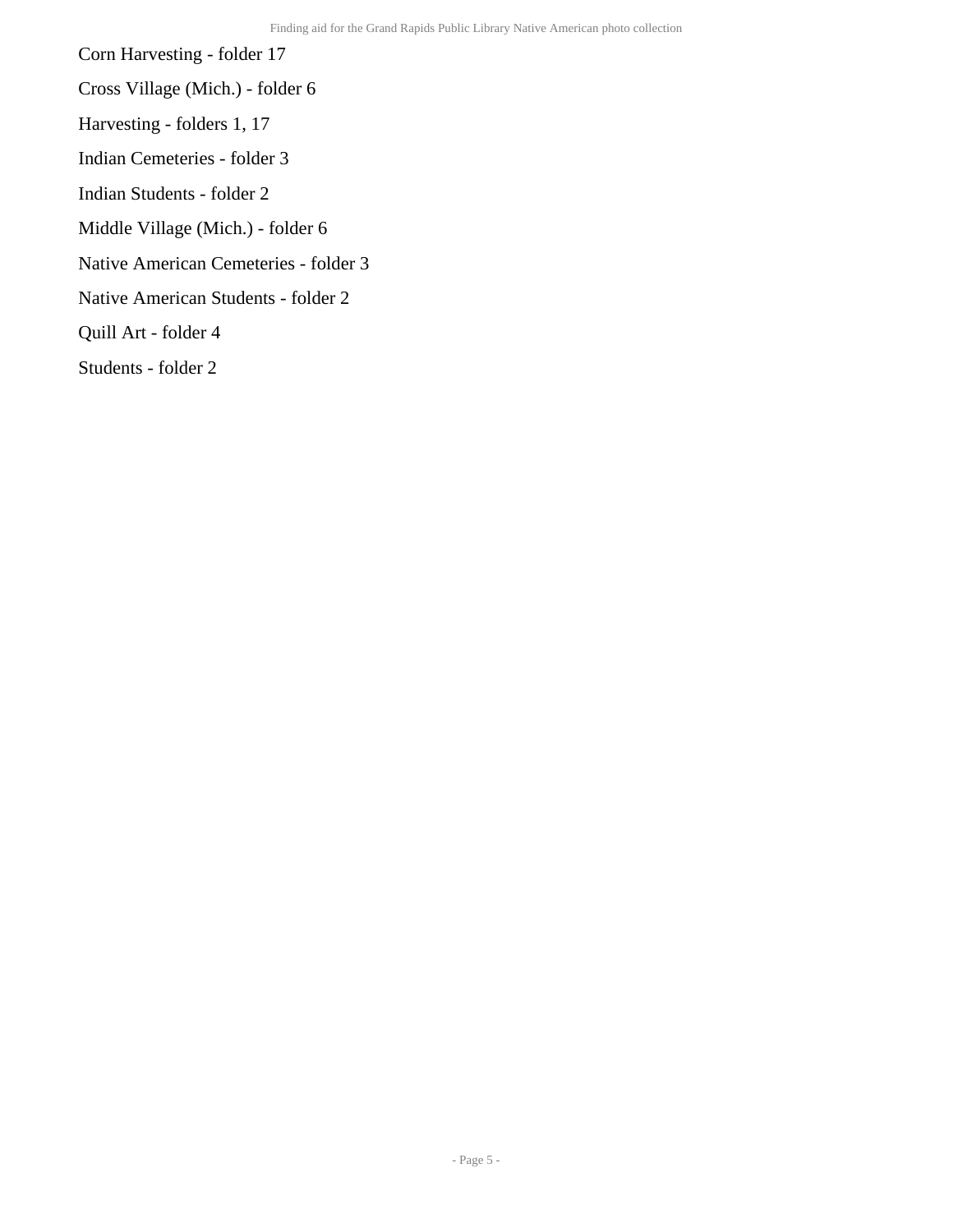## <span id="page-5-0"></span>**Collection Inventory**

|                                                 | <b>Box</b>   | Folder         |
|-------------------------------------------------|--------------|----------------|
| Apple Harvesting (1 photo, June 2000)           | $\mathbf{1}$ | $\mathbf{1}$   |
| Carlisle Indian School (6)                      | $\mathbf{1}$ | $\overline{2}$ |
| Cemeteries (3)                                  | $\mathbf{1}$ | $\overline{3}$ |
| Handicrafts (2)                                 | $\mathbf{1}$ | $\overline{4}$ |
| Harbor Springs (Mich.) (3)                      | $\,1\,$      | 5              |
| Housing $(6 + 1$ photo postcard)                | $\mathbf{1}$ | 6              |
| Oceana County Mission Church (1 photo postcard) | $\mathbf 1$  | $\overline{7}$ |
| Parades (1)                                     | $\mathbf{1}$ | $8\,$          |
| People                                          |              |                |
|                                                 | <b>Box</b>   | Folder         |
| Aminequam, Samuel L. (1)                        | $1\,$        | 9              |
| Assinarry, Sophie (4)                           | $\mathbf{1}$ | 10             |